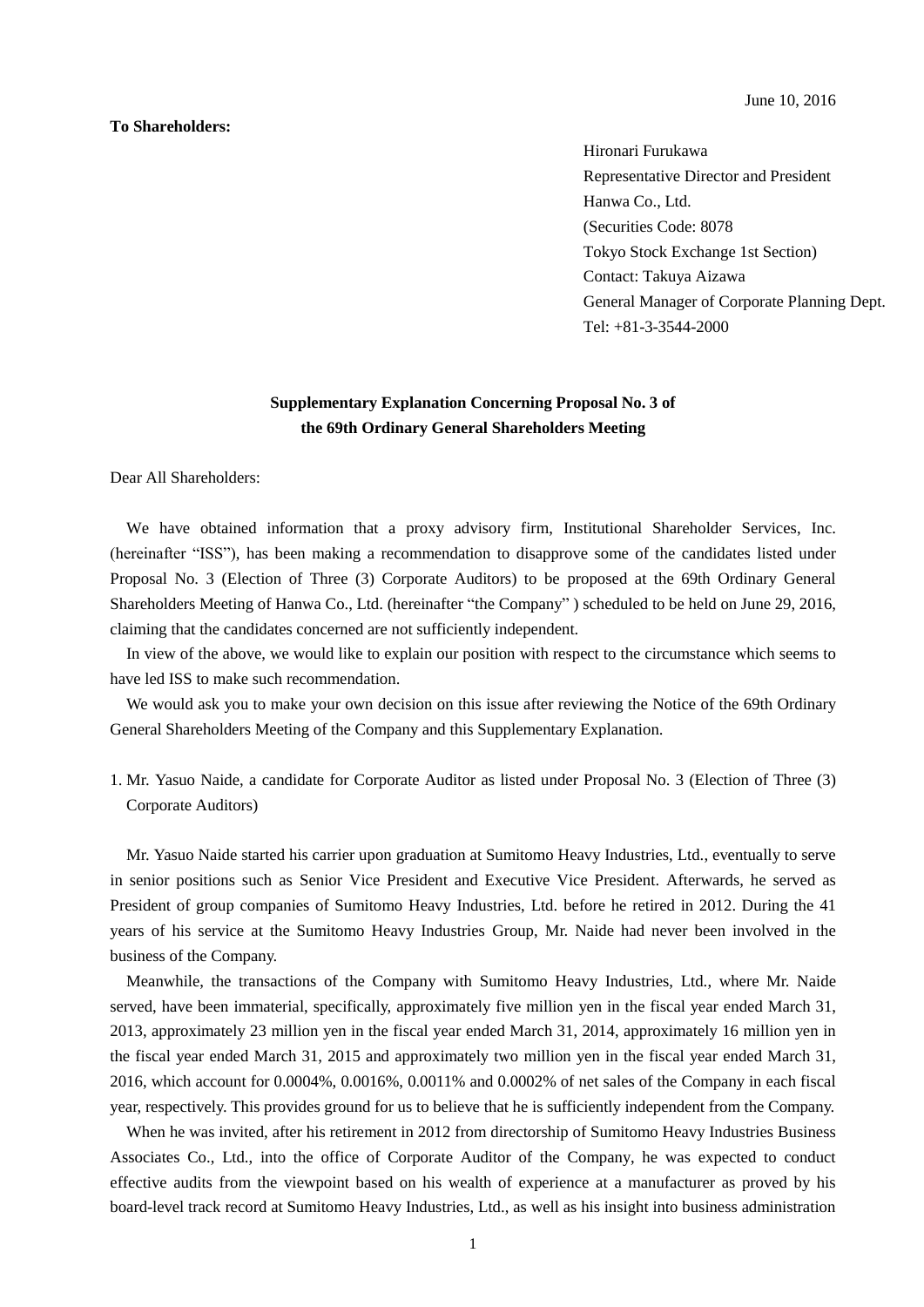issues. He has successfully met such expectation by attending all of the 61 Board of Directors meetings and 67 Board of Corporate Auditors meetings held during his term of office until now, providing appropriate suggestions to matters deliberated on, in particular, potential risks associated with investments and loans in Japan as well as overseas, based on his knowledge and experience, while actively carrying out visiting audits to subsidiaries both at home and abroad, giving advice on business administration issues through audits of business operations.

In view of the aforementioned circumstance, the Company believes that Mr. Naide will keep carrying out his duties adequately as an independent Outside Corporate Auditor.

2. Mr. Mitsuo Hirakata, a candidate for Corporate Auditor as listed under Proposal No. 3 (Election of Three (3) Corporate Auditors)

Mr. Mitsuo Hirakata (hereinafter "Mr. Hirakata" in this paragraph) started his carrier upon graduation at Mizuho Bank, Ltd. (formerly The Industrial Bank of Japan, Limited as well as Mizuho Corporate Bank, Ltd.) and worked until March 2006. After his retirement from the managerial position involved in the execution of business of Mizuho Bank, Ltd., Mr. Hirakata served in various positions including Corporate Auditor (full-time) of Mizuho Corporate Bank, Ltd., Managing Executive Officer of Mizuho Securities Co., Ltd. and Corporate Auditor (full-time) of Toyo Construction Co., Ltd., and he currently serves as Representative Director and President of Tokyo Bay Hilton Co., Ltd. It should be noted that ten years have already passed since he no longer engaged in the execution of business of Mizuho Bank, Ltd.

Mr. Hirakata is familiar with international business, thanks to his experience in serving overseas at multiple periods, on top of his financial and monetary expertise gained through his working experience at financial institutions. Besides, he has a profound insight into management in general, based on his experience as manager of business entities, which convinces us to believe that he is the most appropriate talent in carrying out audits and supervision over the management decisions and business execution within the Company, which is facing various challenges such as effective control over the Group companies and enhancement of business development in Asia and North America. He is, thus, expected to adequately perform his duties as an Outside Corporate Auditor.

Moreover, the Company evaluates the independence of outside officers with reference to the Enforcement Rules for Securities Listing Regulations and the Guidelines Concerning Listing Examination, etc. established by the Tokyo Stock Exchange. On such basis, Mr. Hirakata is believed to meet the criteria for an independent officer.

Meanwhile, the proxy voting guidelines of ISS describes that "individuals who work or worked at main lenders/banks to the company in question" should be regarded as non-independent. However, if a candidate for outside corporate auditor has specialization and experience necessary in view of the Company's current management issues and his/her knowledge and viewpoint are judged to be beneficial to the Company's management, we will not exclude, both now and in the future, the possibility of selecting such person as an outside corporate auditor with priority over the outward judgment of his/her independence; we will make our judgment based on the independence standards for judgment when electing independent outside directors provided in Principle 4.9 of the Principles for Responding to the Corporate Governance Code disclosed on December 8, 2015 as our own guidelines reflecting all 73 general principles of Corporate Governance Code, which are applied mutatis mutandis to outside corporate auditors.

We do not believe that there ought to be stereotypical conflicts of interest in the allocation of profit between shareholders and financial institutions that provide credit to us, but we regard both parties as important stakeholders who support us in carrying out our business operations. Helping business partners with their cash